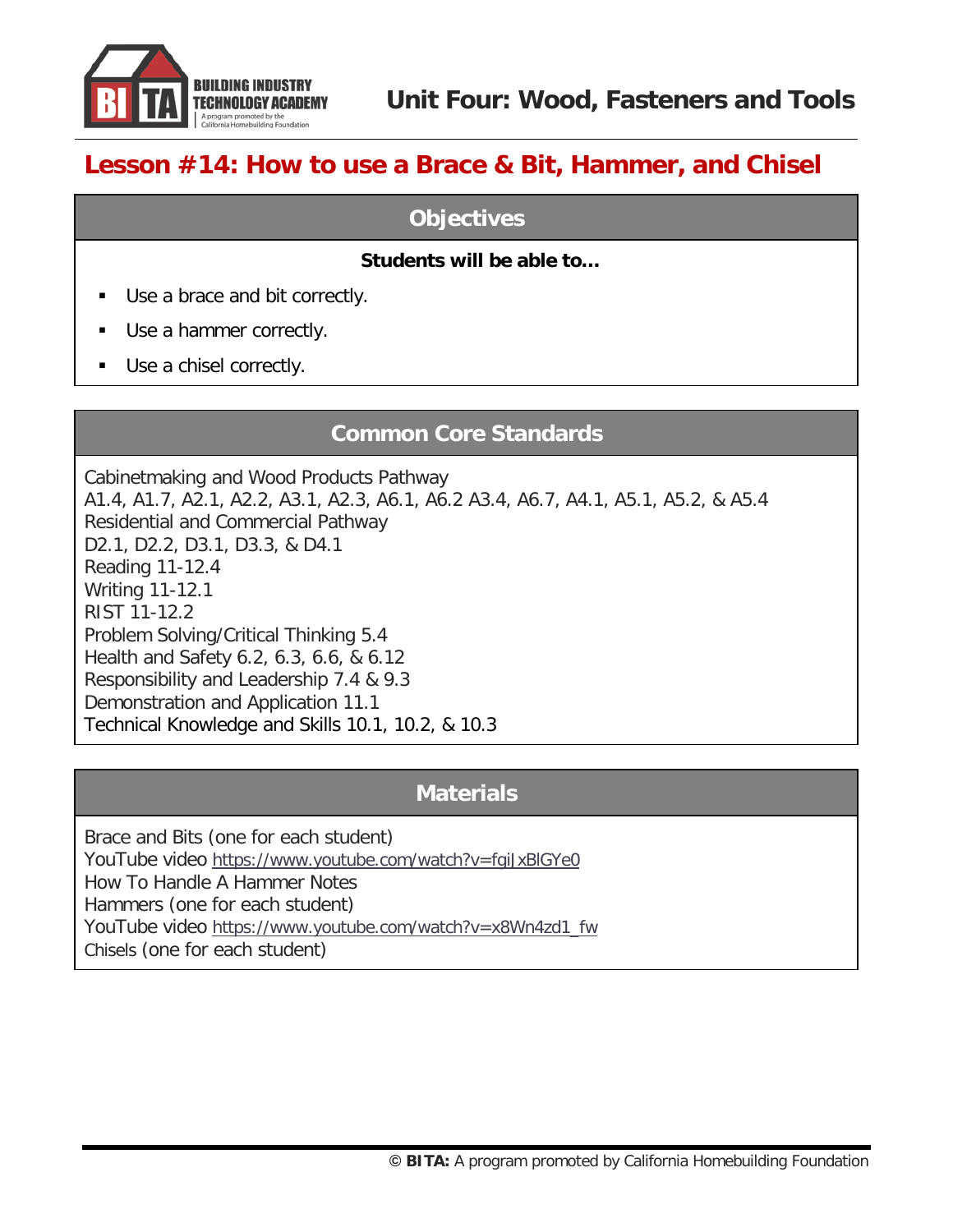## **Lesson Sequence**

- Introduce a *brace and bit.* Ask students if they remember what they may use a brace and bit for and how it may be used. Demonstrate how to use a brace and bit. (5 minutes)
- Watch *YouTube video* https://www.youtube.com/watch?v=fqiJxBlGYe0 Answer any questions students may have (10 minutes).
- Have students practice using a brace and bit. (5-10 minutes).
- Introduce a *hammer*. Ask students if they remember what they may use a hammer for and how it may be used. Demonstrate how to use a hammer correctly. (5 minutes)
- Pass out and review The How to Use A Hammer Notes (10 minutes).
- Have students practice using a hammer (5 minutes).
- Introduce a *chisel*. Ask students if they remember what they may use a chisel for and how it may be used. Demonstrate how to use a chisel. (5 minutes)
- Watch YouTube video [https://www.youtube.com/watch?v=x8Wn4zd1\\_fw](https://www.youtube.com/watch?v=x8Wn4zd1_fw) Answer any questions students may have (10 minutes).
- Have students practice using a chisel (5 minutes)

## **Assessment**

Roam the room while students are practicing using tools independently. Support students as needed.

## **Accommodations/Modifications**

One on One Support Partner Pairing Check for Understanding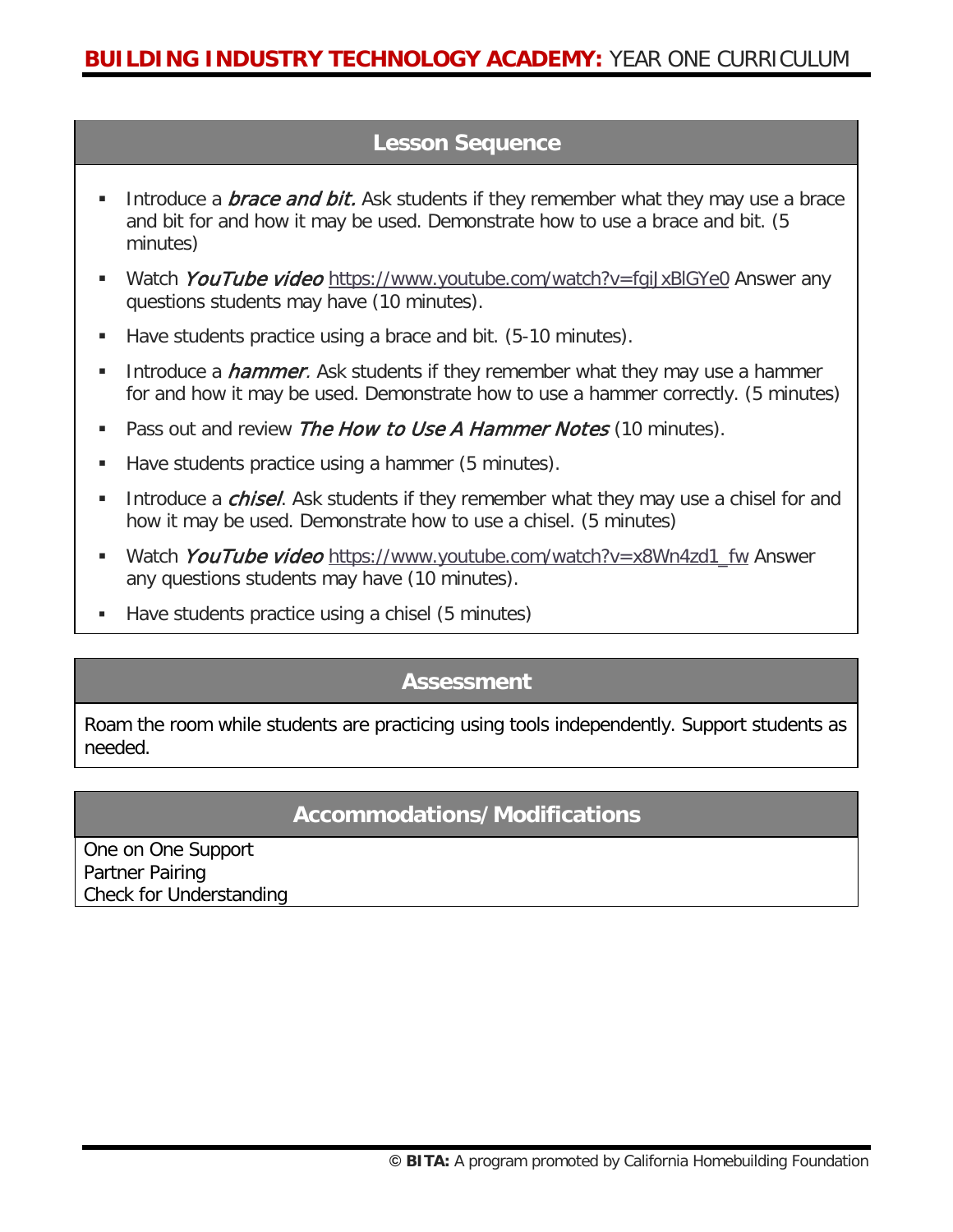## **BUILDING INDUSTRY TECHNOLOGY ACADEMY:** YEAR ONE CURRICULUM

## **How to Handle a Hammer Notes**



#### Types of Hammers

Proper hammering begins with selecting the right hammer for the job. Using a hammer for tasks that it's not suited for can result in injury and shoddy work.

**16-ounce claw hammer**. If you've only used one kind of hammer in your life, it's probably this one. Its curved back makes it ideal for pulling out nails. This is a must for any toolbox.





**16-ounce ripping hammer.** When you have a small demolition job, this is your go-to hammer. Unlike the claw hammer, the back of a ripping hammer is straight. It's used for heavy carpentry work, framing houses, and of course, ripping crap up.

**Rubber mallet.** Use a rubber mallet when you hammer a finished-metal surface.



**Ball peen hammer.** Ball peen hammers are used in metalworking tasks like center punching and shaping soft metal



**Drywall hammer.** The serrated face of this appropriately named hammer gives you a better grip on the nail when installing drywall. You can use its hatchet-shaped back for cutting drywall.

**Sledgehammer.** For big demolition jobs, bring out the big guns. Concrete, walls, and porcelain bathtubs are no match for a 10-pound sledgehammer.

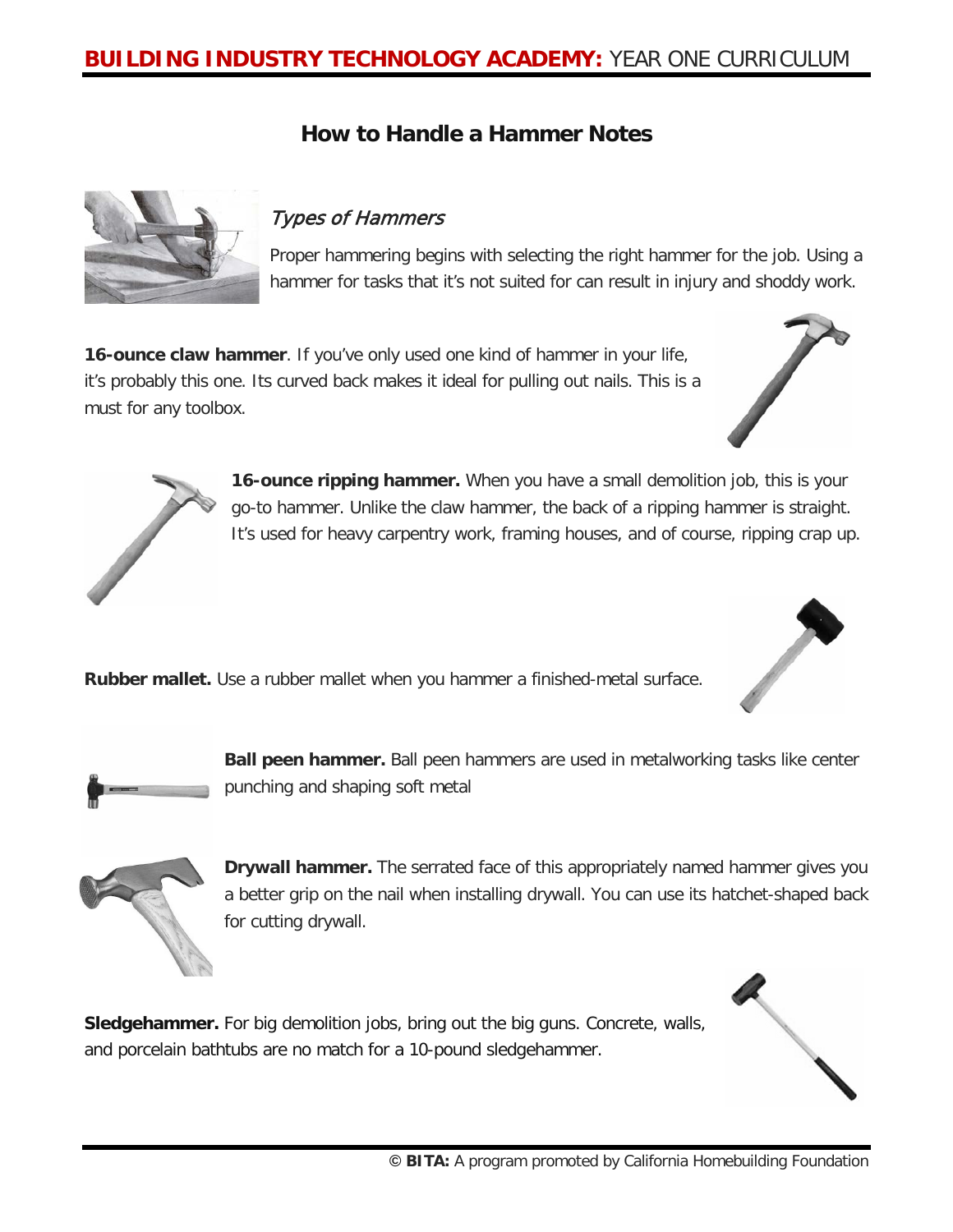### Hammer Safety

Use the right hammer for the job!

- **1.** Don't upholster a couch with a sledgehammer or drive drywall nails with a tack hammer. You won't get the job done right, and you might end up injuring yourself.
- **2.** Don't strike a hardened steel surface with a steel claw hammer. Flying metal chips can injure you or a bystander.
- **3.** Never use a hammer with a loose or broken handle. The hammer's head could come flying off while in use. If you don't want to explain to your wife why grandma's china cabinet is in a million pieces, replace the handle if it's loose or cracked.
- **4.** Never use a hammer with a chipped or cracked head. It's an accident waiting to happen.

#### How to Handle a Hammer

- **1. Where to hold the hammer** Hold the hammer like you're shaking hands with somebody. When you need more control over the hammer, like when you're starting a nail, grip the hammer closer to the hammer head. When you need power, grip the hammer near the handle's end.
- **2. Starting the nail.** Place the nail where you want to drive it and hold it between the thumb and forefinger of your non-dominant hand. Place your fingers near the top of the nail when holding it. If you hold the nail near the bottom, a missed hammer swing will crush your fingers between the wood and the hammer. Not a pleasant feeling.

Grip the hammer near the middle of the handle. Tap the nail lightly until the nail has sunk into the wood enough that it can stand on its own.

If you're driving in nails that are too small to hold between your thumb and forefinger, use this handyman tip: Grab a piece of thin cardboard or thick paper and push the nail through it. Instead of holding onto the nail, you hold onto the cardboard. Remove the cardboard before you finish driving the nail.

For some hardwoods, it's a good idea to drill a pilot hole before you hammer in a nail. It makes the job easier and prevents the wood from splitting.